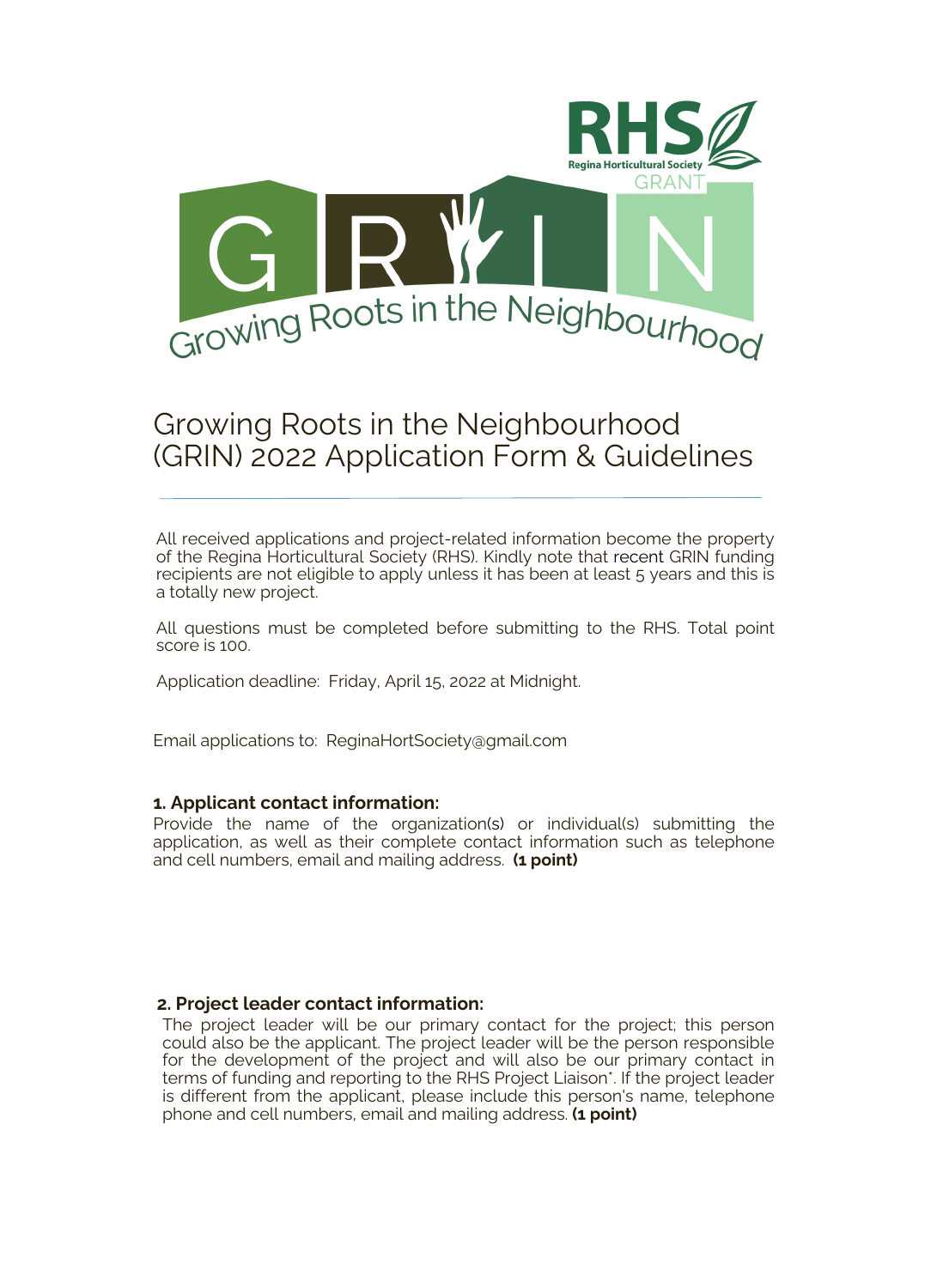

### **3. Partnerships or collaboration:**

The GRIN funding is designed to encourage partnerships and collaboration. Individuals are encouraged to partner with not-for-profit organizations, service co-operatives, for profit businesses and government agencies or departments in Regina.

There are many types of collaborations — in kind, people, financial. Kindly note that government agencies or departments (municipal, provincial or federal) and for-profit businesses are not eligible to apply, but are welcome as partners to the project applicant. Tell us who your partners are, and what type of partnership or collaboration has been established for your project. **(3 points)**

### **4. Name of your project:**

We hope you get creative here! **(2 points)**

### **5. Physical address of project:**

Provide a detailed description of where, specifically, in Regina, the project will take place. For example: it could be a series of small gardening plots along the back lanes of a neighbourhood bordered by two streets; it could be on the property of a local association, accessible to its clients; it could be a teaching garden at a daycare or one for newcomers to the city, etc. **(1 point)**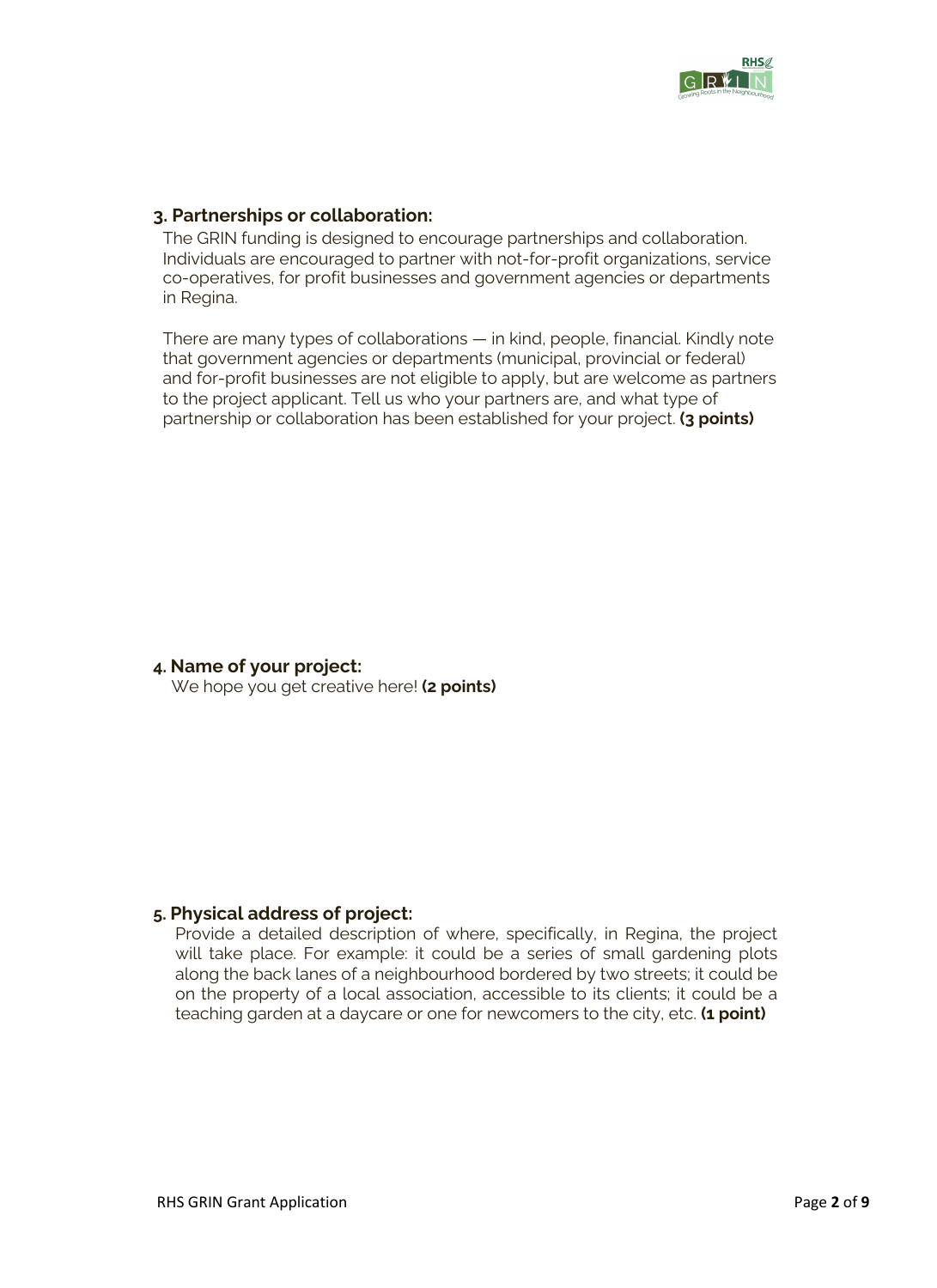

## **6. Vision for this project:**

What would you like to accomplish with this project? **(6 points)**

# **7. Who will be involved in this project:**

To help us better understand your vision and your project's education component, describe to us which group(s) you are inviting to participate from the community. These groups may be the same as the project collaborators above. Will you be including children, teens, seniors, newcomers to Regina, or new gardeners, etc.? How will they be engaged and how will their continued engagement be fostered and promoted**? (8 points)**

## **8. Project start and end dates:**  The project can start as early as April 23<sup>rd</sup>, 2021 and must be completed by October 28, 2022. **(1 point)**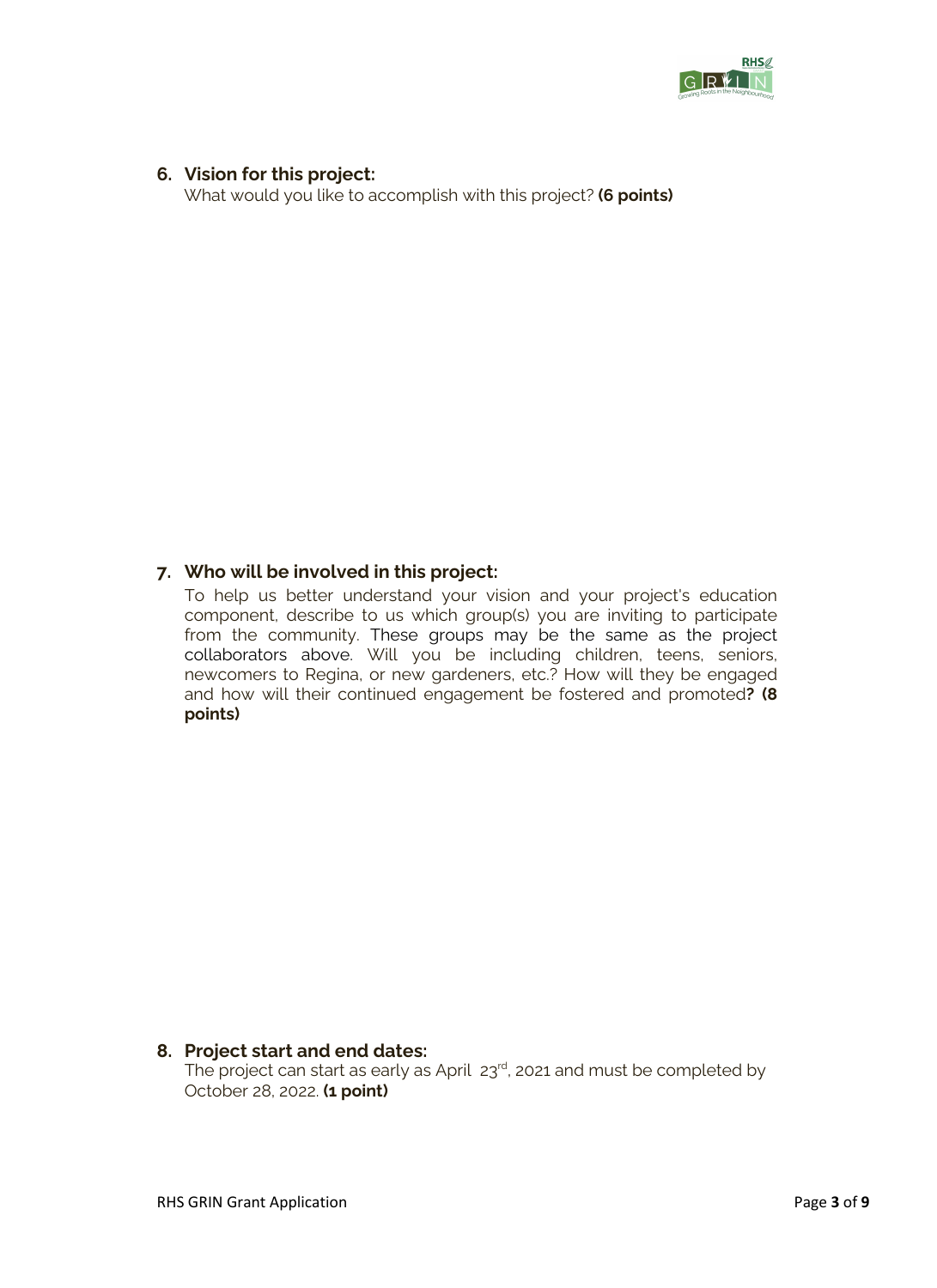

# **9. Project activities and its outcomes:**

What do you want to do? Why? How will you evaluate if this project is successful? As a GRIN recipient, you will be expected to maintain regular communications with the RHS Project Liaison\* about your project's activities and outcomes. **(20 points)**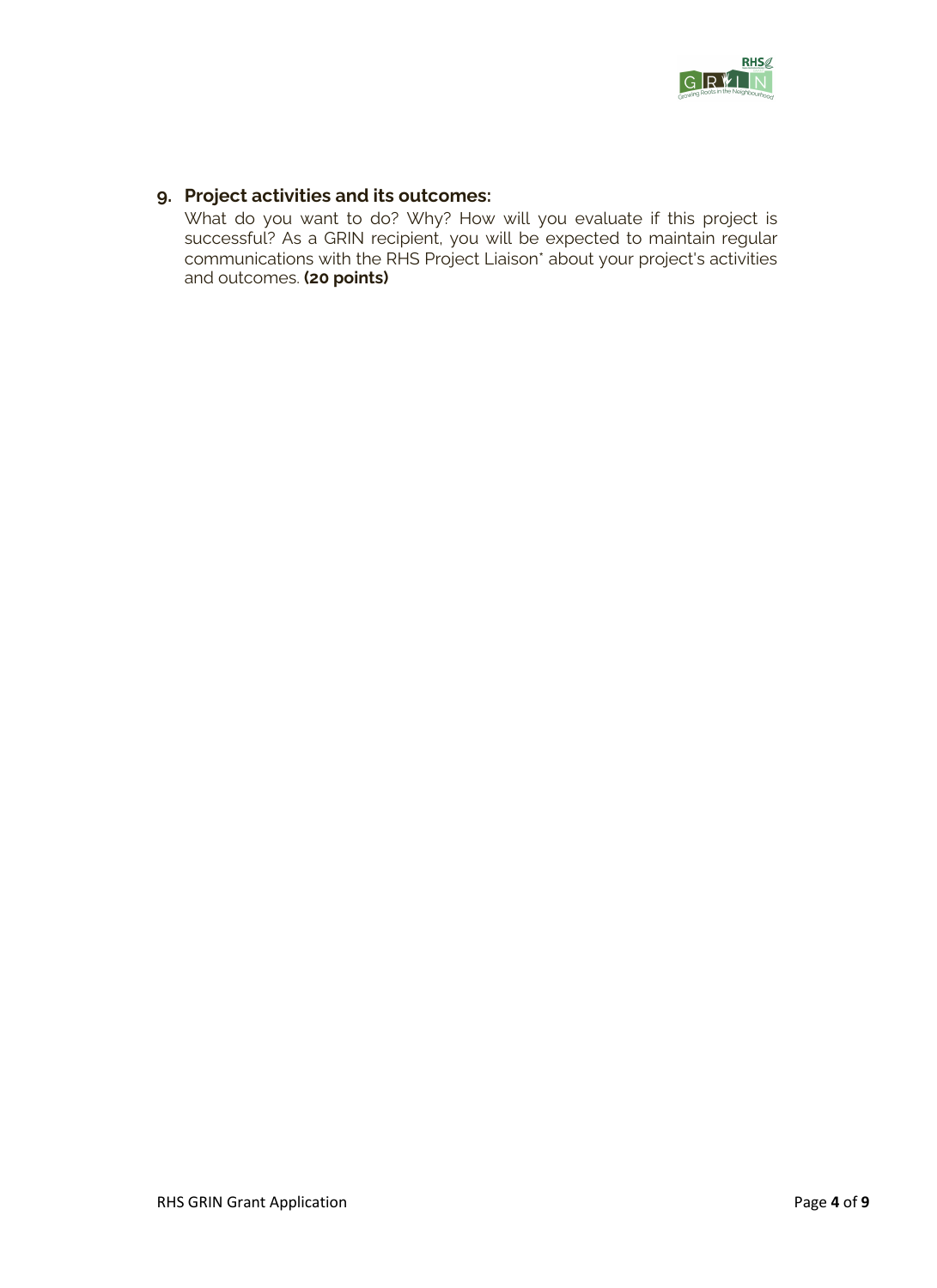

## **10. Education:**

What kind of gardening knowledge will be shared through this project and how? Provide examples of how the participants will share knowledge about horticultural topics such as water and soil management, composting, nontoxic pest management, planting and harvesting, raised bed gardening, use of tools, plant hardiness and many more as applicable. **(10 points)**

### **11. Community benefit:**

Explain how your community will benefit from the project's activities. For example, will community participants gain new or enhanced life skills, or will there be a sense of pride of place, or will this provide access to a source of healthy food? **(10 points)**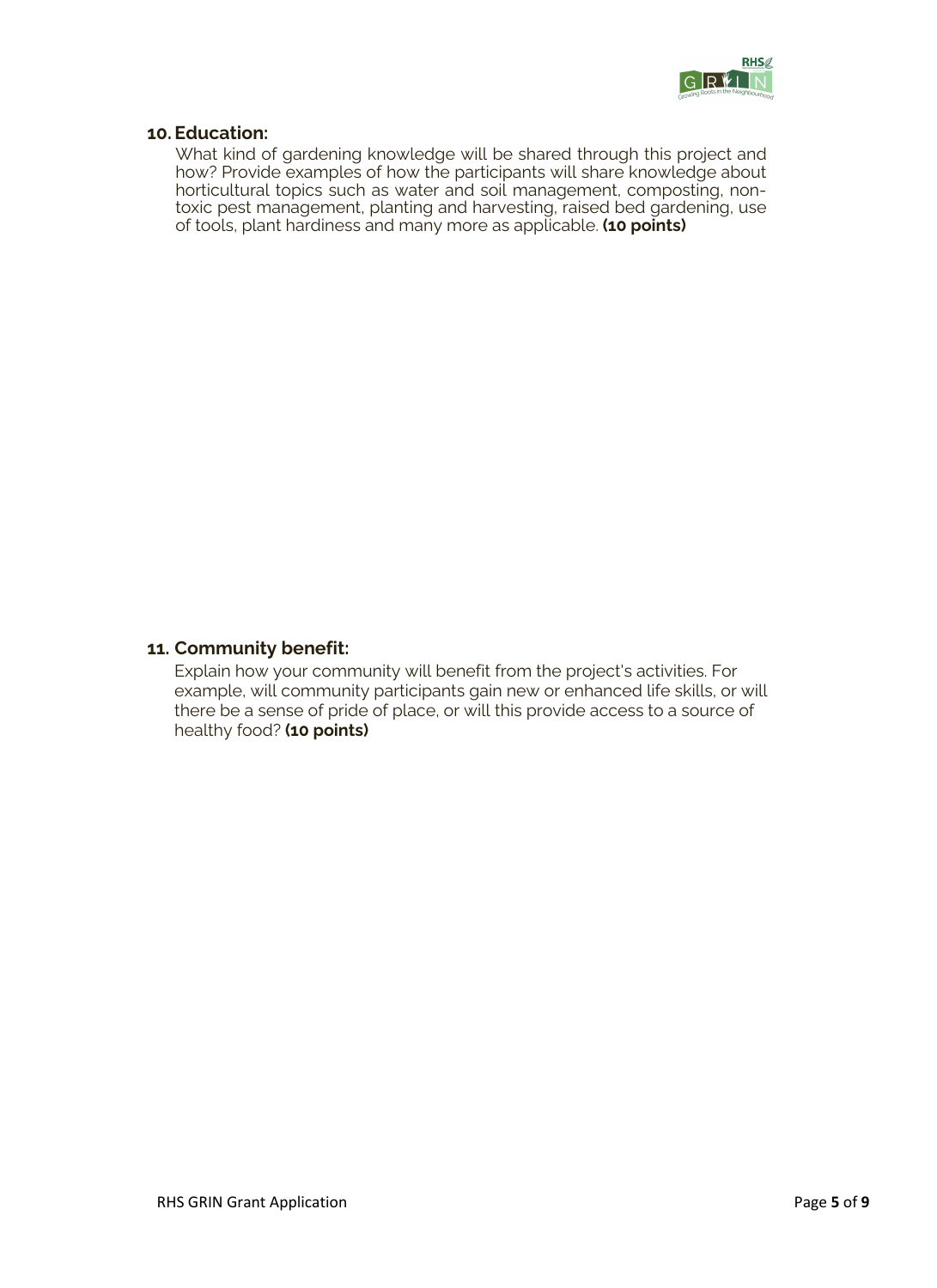

## **12. Project progress:**

Outline plans to monitor the progress of the project. How will you note or record the progress of your project? As an example, will you plan to take photos throughout the project and keep track of what went well and what were some challenges? We expect the GRIN recipient to present the story of the project to the membership at the RHS Christmas Social (typically scheduled in the first week of December), and to provide a report for public posting on our web site. **(13 points)**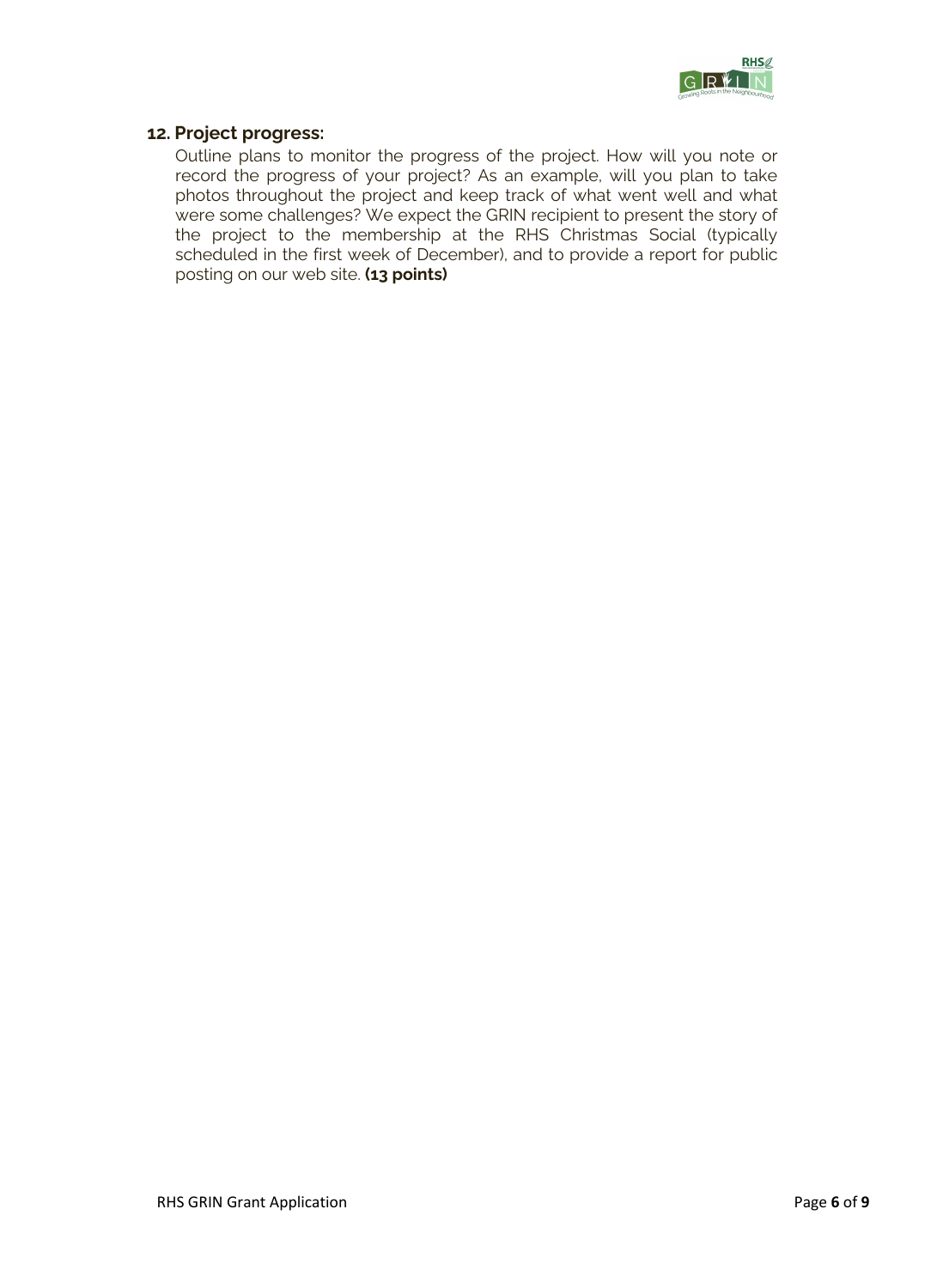

## **13. Funds from other organisations:**

If you obtained funds from other organisation(s) for your project, please identify them and list the total amount received in the budget section below. Identify other funds available to your project, including the purpose and the source. The limited GRIN grant funds should not be used for the same purpose as funds obtained from another source (no double funding of same expenses). **(3 points)**

### **14. Budget:**

Your project's budget may be more than \$1,000, but the GRIN funding will only contribute up to \$1,000. What is the estimated cost of your project?

Expense breakdown:

- The GRIN grant funds can only be applied to offset expenses related to establishing and working on a gardening project in a responsible manner.
- Salaries, administrative, overhead and operating costs are not eligible.
- Examples of eligible expenses are the purchase of seeds, manure, lumber, gardening gloves, hoses, etc.
- All GRIN project expense receipts must be submitted to the RHS Project Liaison\* no later than August 26, 2022.

## **Please list and identify your project's types of expenses, as well as**

**the anticipated costs.** Don't forget to include the amount you are requesting from the GRIN fund as well as the contributions (if any) from other organisations (specify organization). **(11 points)**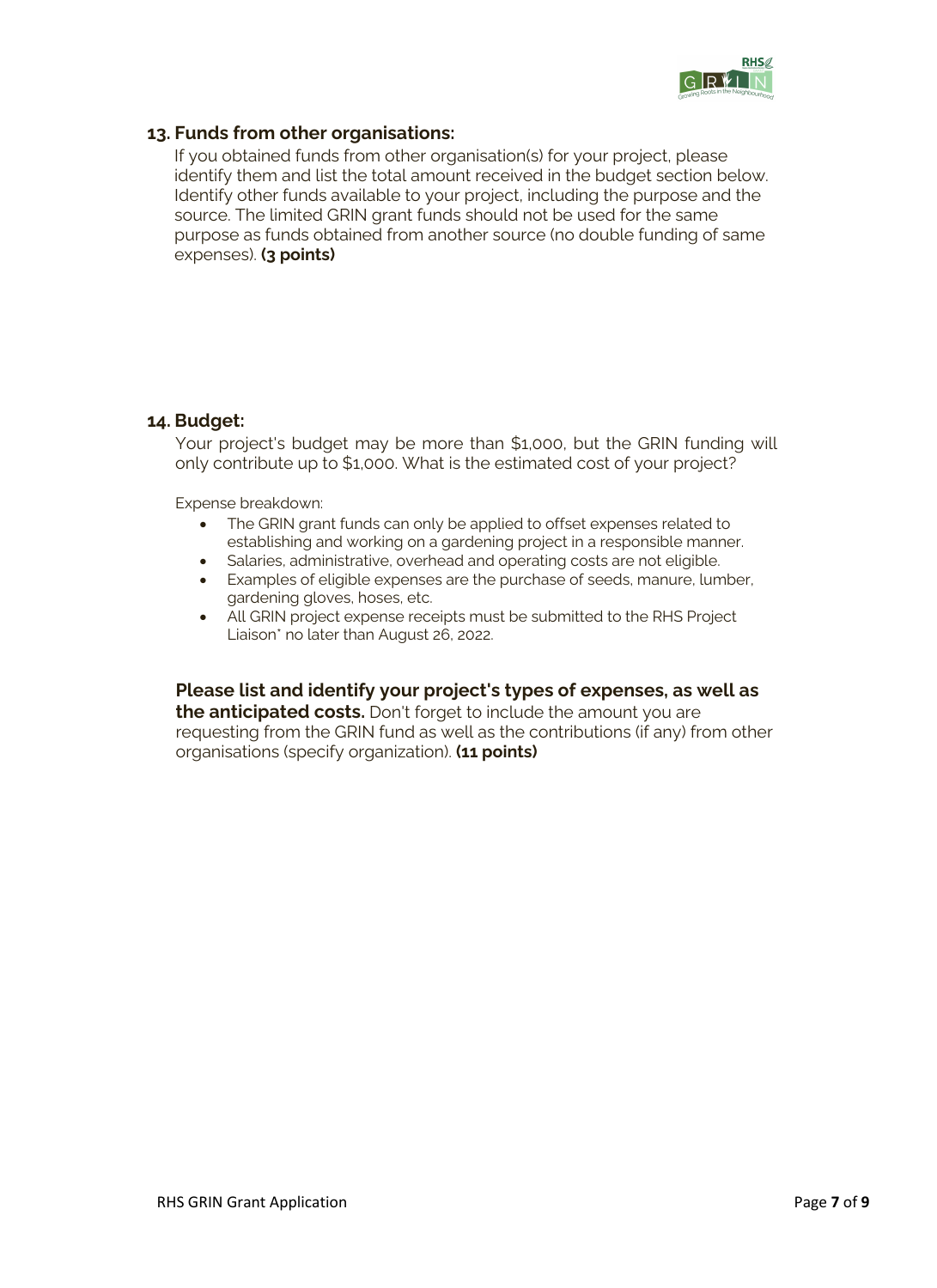

## **15. Describe how this project will be sustainable:**

What plans are in place to keep the project going once it has started? For example, how will a school vegetable garden be maintained during the summer to produce for the fall? How will the project continue to grow community involvement after the GRIN grant funding ends or in the following years? **(10 points)**

# **15. Will you participate in the RHS Walk, Talk and Gawk Tour (COVID guidelines permitting)?**

The RHS has an annual Walk, Talk and Gawk Tour garden tour in July, 2022. Please indicate if your project can be a garden in this tour which may be virtual. Choose/type YES or NO. **(0 points)**